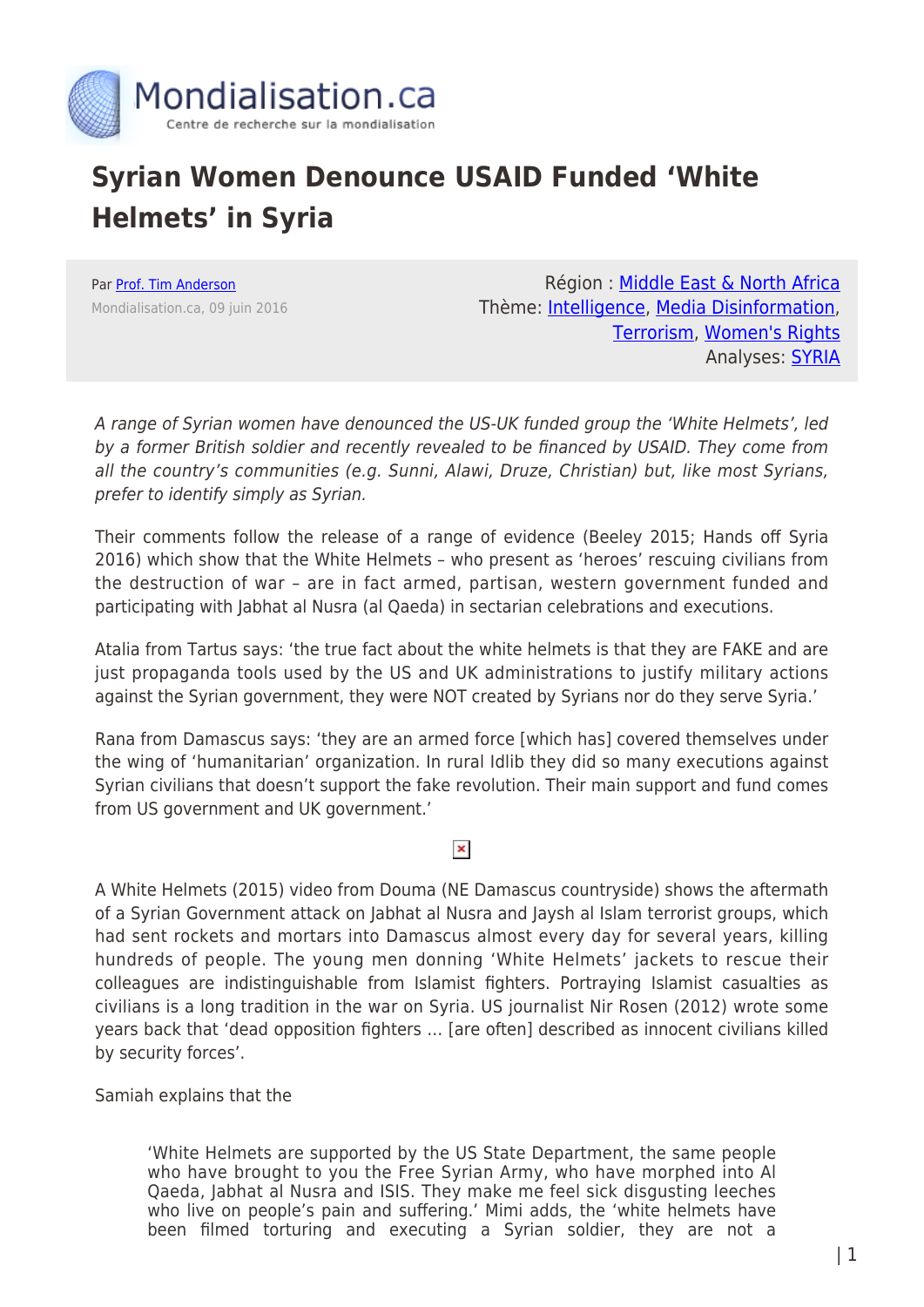humanitarian organisation.'

Backed by the Wall Street creation 'The Syrian Campaign' (Bartlett 2015) and often wrongly called 'Syrian Civil Defence', the White Helmets are the latest of a series of front groups, designed to give a 'humanitarian' gloss to Washington's latest dreadful war of 'regime change' in the Middle East. Hind says 'to us, they are nothing but a bunch of armed sectarian people giving a hand to the other terrorist groups on ground to justify this dirty war on our country.'

Prof. Tim Anderson's latest book « [The Dirty War on Syria](https://store.globalresearch.ca/store/new-the-dirty-war-on-syria-washington-regime-change-and-resistance-print-copy/) » is now available for pre-order from our [online store](https://store.globalresearch.ca/store/new-the-dirty-war-on-syria-washington-regime-change-and-resistance-print-copy/).



[I](https://store.globalresearch.ca/store/new-the-dirty-war-on-syria-washington-regime-change-and-resistance-print-copy/)SBN Number: 978-0-9737147-8-4

Year: 2016

Author: Tim Anderson

Pages: 240

## List Price: \$23.95

## [Special Price: \\$15.00](https://store.globalresearch.ca/store/new-the-dirty-war-on-syria-washington-regime-change-and-resistance-print-copy/)

**Notes** 

Bartlett, Eva (2015) 'Human Rights" front groups ("Humanitarian Interventionalists") warring on Syria', In Gaza, Fall,

online:[https://ingaza.wordpress.com/syria/human-rights-front-groups-humanitarian-interventionalists](https://ingaza.wordpress.com/syria/human-rights-front-groups-humanitarian-interventionalists-warring-on-syria/) [-warring-on-syria/](https://ingaza.wordpress.com/syria/human-rights-front-groups-humanitarian-interventionalists-warring-on-syria/)

Beeley, Vanessa (2015) 'Syria's White Helmets: War by Way of Deception', 21<sup>st</sup> century Wire, 23 October,

online:[http://21stcenturywire.com/2015/10/23/syrias-white-helmets-war-by-way-of-deception-part-1/.](http://21stcenturywire.com/2015/10/23/syrias-white-helmets-war-by-way-of-deception-part-1/)

Hands off Syria (2016) 'The White Helmets – al Qaeda with a facelift', 29 April, online: <https://www.youtube.com/watch?v=8aAaReVn2I4>